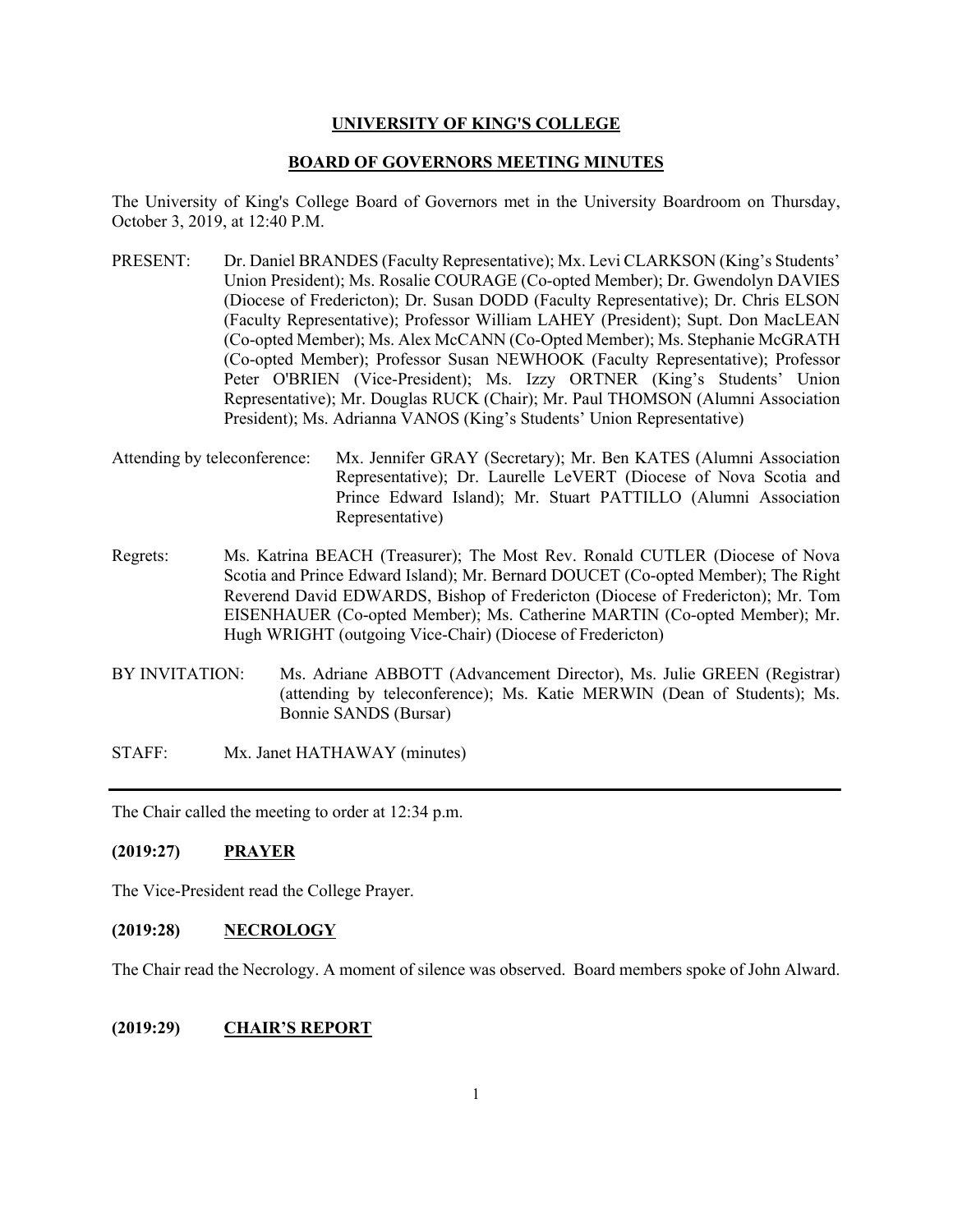The Chair presented his report. He welcomed members to the first full Board meeting of the year. He also welcomed Jordan Roberts, the new Sexualized Violence Prevention and Response Officer (SVPRO), noting that she has made an impression on campus quickly, and also on television. The Chair invited Ms. Roberts to give a short profile of herself.

Ms. Roberts praised King's for taking steps to establish the SVPRO office. She advised that she graduated from Dalhousie in 2008 in Gender Studies and has been working in the non-profit sector, including at Adsum House, the Elizabeth Fry Society, and in supportive housing for young mothers.

The Chair advised that the new Alumni Association representative, Stuart Pattillo, was on the telephone. Mr. Pattillo introduced himself, indicating he has been the Treasurer of the Alumni Association for the past two years.

The Chair introduced another new and returning Board member in the person of Daniel Brandes, a Faculty representative. Dr. Brandes spoke about himself briefly: he has been at King's for 15 years, is now Interim Director of the Contemporary Studies Program, and was Director of the Foundation Year Program for five years.

The Chair introduced a returning member, Susan Dodd. Dr. Dodd advised she is a Faculty Representative on the Board and has been around King's five years longer than Dr. Brandes. She is the Associate Director of Student Support in FYP.

The Chair indicated that he was fortunate to be the beneficiary of the effort that has taken place over many years to "right the ship" at the University. He thanked everyone who is engaged in these efforts, and a special thanks to President Lahey, who was unrelenting in getting the financial ship in order. The Chair noted that it took the whole University, student body, and student leadership, to help. This collective effort bodes well for the future. The Chair noted that the University is not yet out of the woods, but the "trees have thinned somewhat" and King's can look ahead and see the horizon in the future. King's must continue to show fiscal responsibility.

The Chair noted that at the end of last year, President Lahey agreed to allow his name to stand for reappointment as President.

The Chair advised that he had the good fortune to attend the Debra Deane Little and Robert Little Academic Scholarships for Varsity Athletes reception. The Deane Littles took the time to thank King's, saying King's is special because of how it treats its students.

The Chair advised that the Board Executive had met at the Delmore "Buddy" Daye Learning Institute. This demonstrates that King's wants to be engaged with the community.

The Chair noted his optimism heading into the coming year.

## **(2019:30) CONSENT AGENDA**

The Chair referred to the Consent Agenda addressing the following matters, which had been circulated:

- a) Approval of Minutes
- b) Alumni Report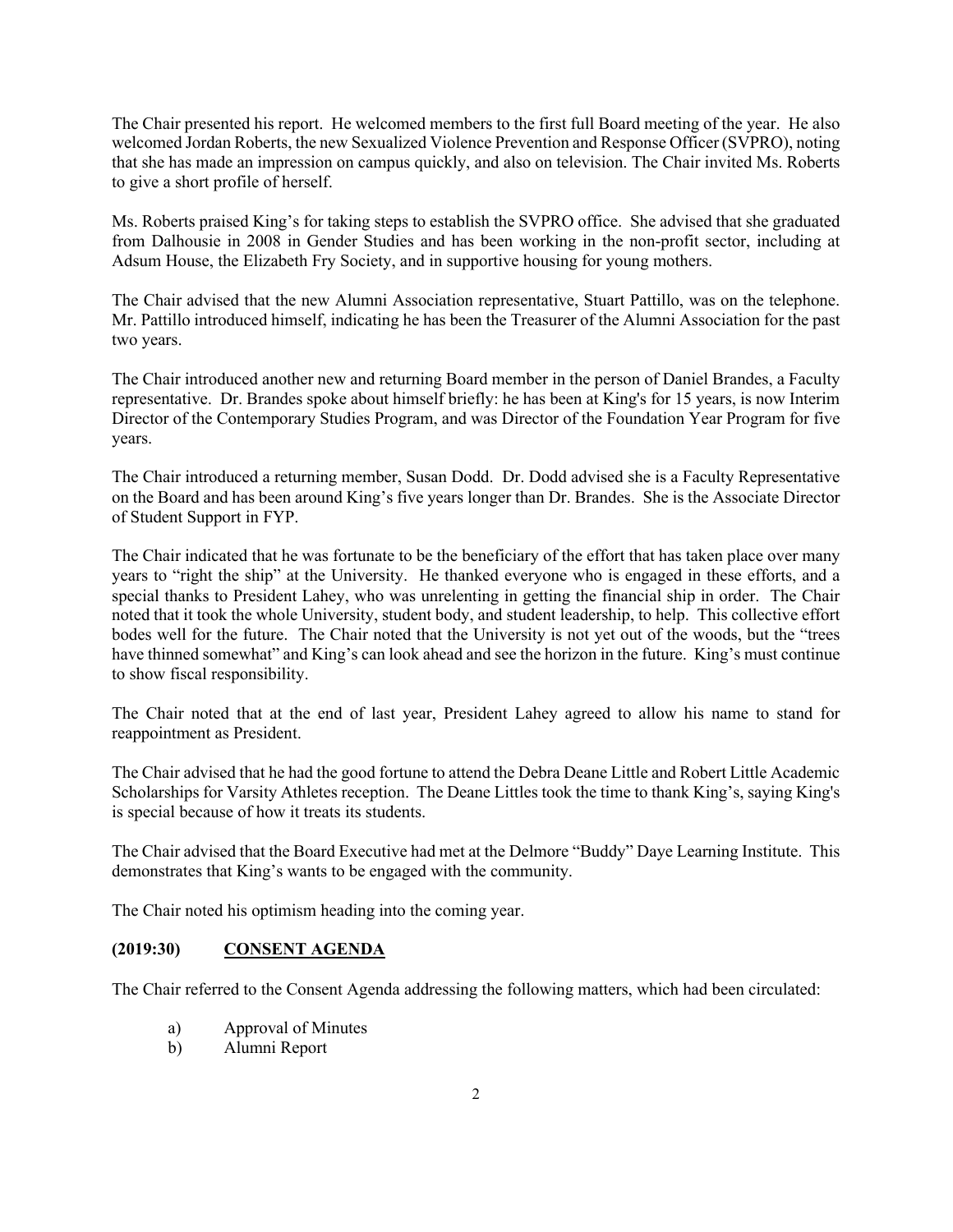- c) Advancement Director's Report
- d) Advancement Committee Report
- e) Facilities Management Update
- f) Conference Services Update

**MOTION:** (Thomson/MacLean) that the Consent Agenda be approved. **CARRIED.**

Before turning to business items, the Vice-President gave Jordan Roberts an opportunity to speak about her activities. She advised that a big part of her work since September has been introducing herself around King's. She had attended a meeting of the Senior Administrators' Team, the Council of Tutors and Movein Day. She presented trauma-informed active listening training to all Residence dons and will do bystander intervention training with Campus Patrol.

There has also been significant media attention on her role and she participated in three faculty information sessions.

The Chair noted that there was an interesting article about the SVPRO on the King's website.

Ms. Roberts advised her office is in the lower Link and she would leave business cards with the Vice-President.

At 12:56 p.m., Ms. Roberts left the meeting.

The Chair said it might be appropriate to have the SVPRO return to talk to the Board and provide guidance at a future meeting.

### **(2019:31) BUSINESS ITEMS**

# **a) ENROLMENT AND OCCUPANCY UPDATES**

The Vice-President spoke on behalf of the Registrar, who is travelling in Newfoundland, to give the enrolment report. Most of the information is found in the Registrar's written report in the meeting package, but the Vice-President noted a number of items:

- There is an overall improvement in first year enrolment of 4.2%. However, FYP enrolment is where it was last year, resting at 194 at the moment. First year and new students numbers are up 5.1% since 2016/2017, so that is a trend forward.
- There is interesting news in the BSc enrolment: a 13.2% increase in that sector since 2016/2017. The incoming FYP science cohort has increased from 15 to 22 this year.
- In terms of MFA enrolment, that is still going in a great direction, up 55.3% since 2015/2016.
- There is a growth in diversity in self-identified students by 66% this year.

In areas of progress, there had been a trend of decline in enrolment from King's traditional stronghold of Ontario but that trend seems to have reversed this year. There has been a reduction in Ontario in student tuition levels under the Ford government, as well as OSAP, the Ontario Student Assistant Program, so the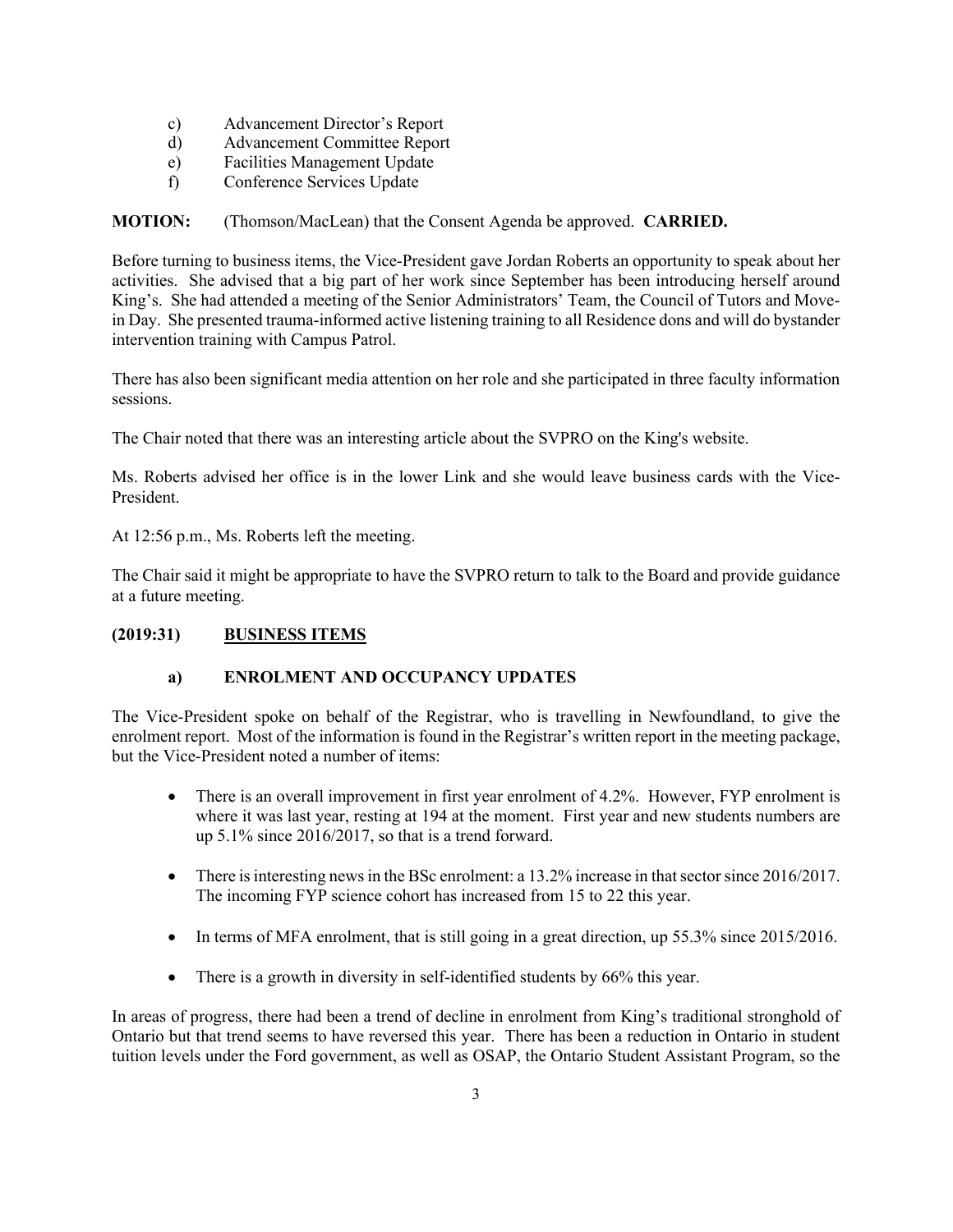University has been trying to adjust recruitment strategy accordingly and also make known student assistance bursaries and scholarship offerings. Enrolment from Newfoundland is growing. The Registrar is working on things there today. The big message is that student retention and small growth in first year enrolment has offset decline across the board.

Board members referred to the part of the Registrar's report that talks about the College's initiatives around those things, noting concern about the perception that diversity might be used as a "marketing tool". The President responded that while the Board is entitled to know how recruitment is progressing, he appreciated guidance on that. The Vice-President noted that students do not want to be commodified and be counted in the way Board members had indicated. He noted that he would make sure the Registrar is advised of this discussion.

The Dean of Students introduced herself and spoke briefly about the Residence update. The budget forecasted that King's would have 240 students in residence. On Move-in Day, the University had 253 students in residence. Today King's is looking at 248 students living in residence. The Dean of Students reported that King's is in the margins of what was expected. King's has seen increases in NSCAD students and Dal students, many of whom are upper year international students. The Dean of Students noted that the University has been reviewing services to students on campus because of these additional students.

Board members asked if there was a pattern of students returning or whether the students are mostly first years. The Dean of Students replied that it is mostly first year NSCAD students, not returning students. In the normal evolution of maturation of students, they often prefer to live on their own. The Dean of Students advised that she was putting thought into how to make residence more accessible to upper year students.

### **b) CHANGES TO RECRUITMENT PLAN**

The Vice-President advised that the Advancement Director could speak to the changes to the Recruitment Plan.

#### **c) REALIGNMENT OF RESPONSIBILITIES FOR MARKETING BETWEEN THE REGISTRAR'S OFFICE AND ADVANCEMENT**

The Advancement Director noted that the Board package contained three documents on the history of the situation and restructuring and a flowchart map of communications at the University. In 2014, recruitment came to the Advancement Office and created confusion about who was responsible for what, which is typical of many universities. Over time, the Registrar's Office and Advancement have improved at working together. The Advancement Director described the current division of responsibilities.

The Vice-President noted that there have been some changes in the recruitment plan and changes to the communications structure. In respect of recruitment, there is a continued emphasis on identifying strong schools, places where King's have teachers and guidance counsellors. The University is making efforts to build up recruitment efforts early with a focus on digital presence and in publications such as *Maclean's* magazine. King's is working on targeted messages to students, building interesting and exciting relationships such as the University of Calgary pathway agreement; having more in-person as well as online events, such as webinars. There are more tours, which are a constant source of good contact. The University is trying to get the message out that financial awards have increased during the past year, including bursaries, the Deane-Little Scholarships, as well as employment opportunities under the umbrella of Public Humanities opportunities as well as other opportunities.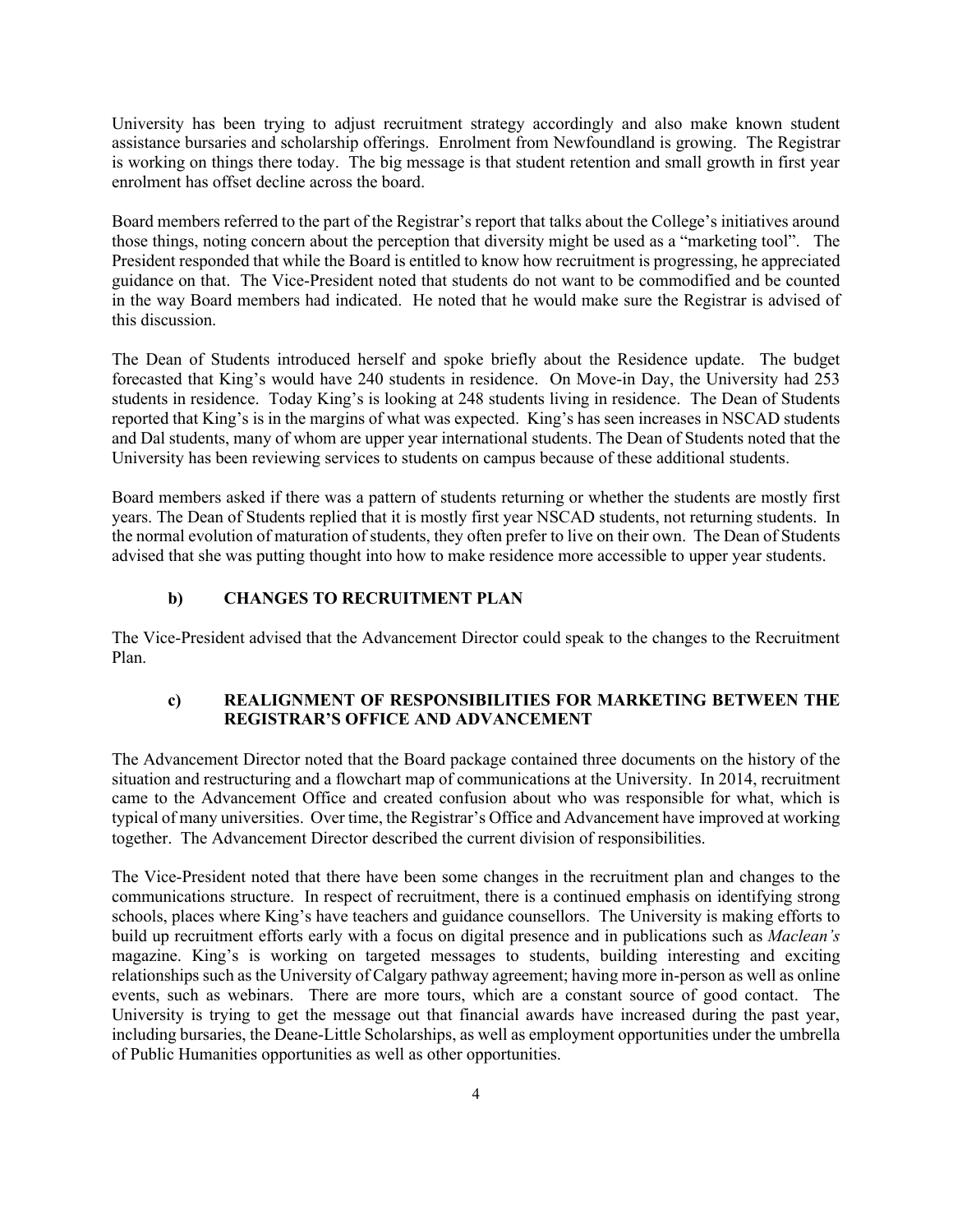Board members noted approval for the realignment of responsibilities as described by the Advancement Director, and inquired about whether there are sufficient resources.

The President responded that the University is under resourced, but a lot is achieved by how well people work together. This is an aspect of King's culture that everyone is working on nurturing. One of the reasons the President is enthusiastic about this new arrangement is that the people in the offices now have clarity that allows them to focus on what they are doing and work better together. At a high level, Advancement is working on content and the Registrar's Office is using that content for what they are responsible for: recruitment.

The President noted the two critical stages in the recruitment process: application and acceptance; and then conversion; convincing people who have been accepted to actually come to King's. The University does quite well on the conversion part of the recruitment process and King's is shifting some of its efforts to the front-end of the process. He noted that the digital content that the Advancement Office is preparing is very important.

## **d) 2019-2020 FINANCIAL UPDATE**

The Bursar referred to the material in the Board package. She advised that the surplus is \$324,000 more than budgeted. Enrolment now compared to enrolment in the budget: there are nine more full time students this year than expected, including four more international students despite an increase in international student fees. On the Residence side, there are more students than expected.

On the expense side, the Bursar reported there are savings in salaries and benefits, primarily due to timing: the SVPRO and assistant to the Vice-President and the timing of the Library Assistant replacement has resulted in less expense. Two third year Faculty Fellows left and were replaced by two first year Faculty Fellows, who cost less.

Board members inquired about the Library Assistant hire. The Bursar indicated that the Library Assistant was not a new hire but a replacement hire. The Vice-President noted he anticipated a fall hire of his assistant.

The President noted that Board approval of two tenure track positions this year was subject to two conditions: one, that the hires contribute to the diversity of the faculty; and second, that proceeding with the hires would be consistent with the University's financial position. The President reported he had a question at the Faculty meeting from someone who wondered if the University was going to proceed with creation of these two positions in relation to its financial position. He requested confirmation that the Board is in agreement that given the University's enrolment situation and financial situation, that the conditions around the sustainability of these positions be confirmed.

The President noted that the financial plan contemplates King's having 220 students in FYP next year, but there is room for skepticism as to whether the University can see a jump to that in one year. Nevertheless, the President indicated that the Board should be confident with proceeding with these two new faculty hires, given the overall improvement in enrolment. The President noted that the University can do another assessment next year as to whether it is appropriate to proceed with the next two hires.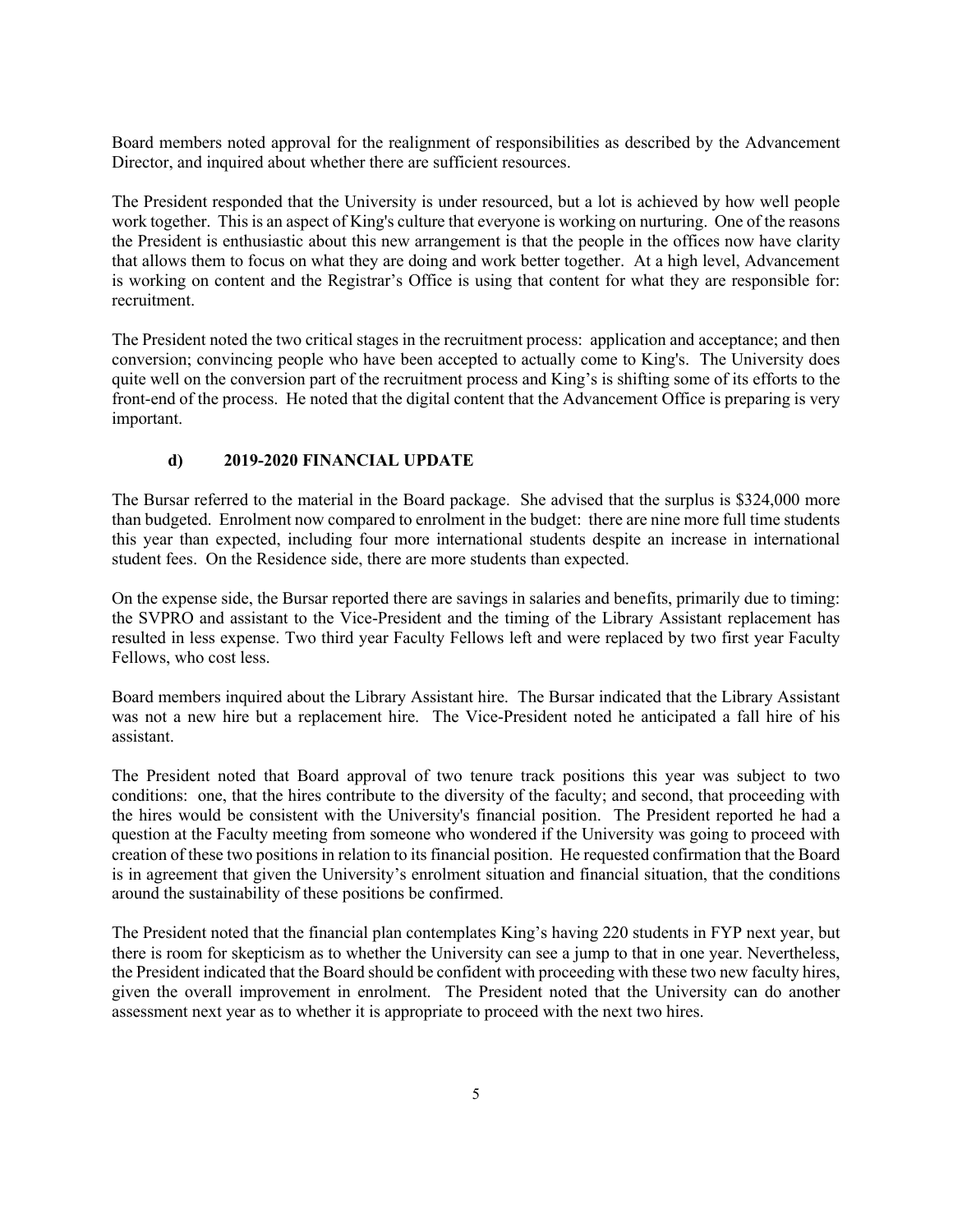Board members discussed the overall improvement in enrolment, the need for certainty in faculty hires and the need for these positions to contribute to diversity in the University. The Chair asked whether there were any objections in confirming the two proposed hires and upon receiving none, advised the President that the conditions around the sustainability around these positions have been confirmed by the Board.

### **e) DALHOUSIE FINANCIAL AGREEMENT PROPOSAL SUMMARY**

The President suggested the meeting go *in camera* for the purpose of this discussion.

- **MOTION:** (Lahey/McCann) that the Board of Governors enter an *in camera* discussion. **CARRIED.**
- At 1:45 p.m., the meeting moved to an *in camera* discussion.
- **MOTION:** (Lahey/Gray) that the Board of Governors move out of the *in camera* discussion. **CARRIED.**

At 2:03 p.m., the meeting moved out of the *in camera* discussion.

### **f) AMENDMENT TO RESOLUTION – "THREE-YEAR FRAMEWORK FOR INVESTING INTERNALLY RESTRICTED FUNDS TO ACCOMPLISH STRATEGIC OBJECTIVES"**

The Bursar noted that in March the Board approved an amendment to this resolution to remove the timeframe specified for spending on scholarships, bursaries and awards from the internally restricted funds to allow for the offering of renewable scholarships over multiple years. Instead of spending a specified amount of money each year over a three-year period, the Board instead authorized the overall spending amount without regard for timeframe. This amendment is to apply the same methodology to the other components of the June 21, 2018 resolution, to remove the timeframe but authorize the overall amount of spending.

The amending resolution would read as follows:

*Be it resolved that the resolution of the Board adopted on June 21, 2018, as stated above, be amended as follows:* 

- *From the Reserve Fund, the Bicentennial Fund or from a combination of the two funds, up to \$250,000 in additional spending on student employment;*
- *From the Reserve Fund, up to \$300,000 in additional spending on recruitment‐related activities of the Registrar's Office and communications and marketing activities tied to recruitment of the Advancement Office; and*
- *From the Reserve Fund, the Bicentennial Fund or from a combination of the two funds, up to \$500,000 to establish or support initiatives including but not limited to an academic enrichment fund, the Humanities for Young People Program, Public Humanities, a journalism camp for high school students, a choral music camp for high school students and a staff development fund.*
- *The Bursar will provide an accountability report annually to the Board of Governors at the June meeting showing actual expenditures made under this resolution in the most*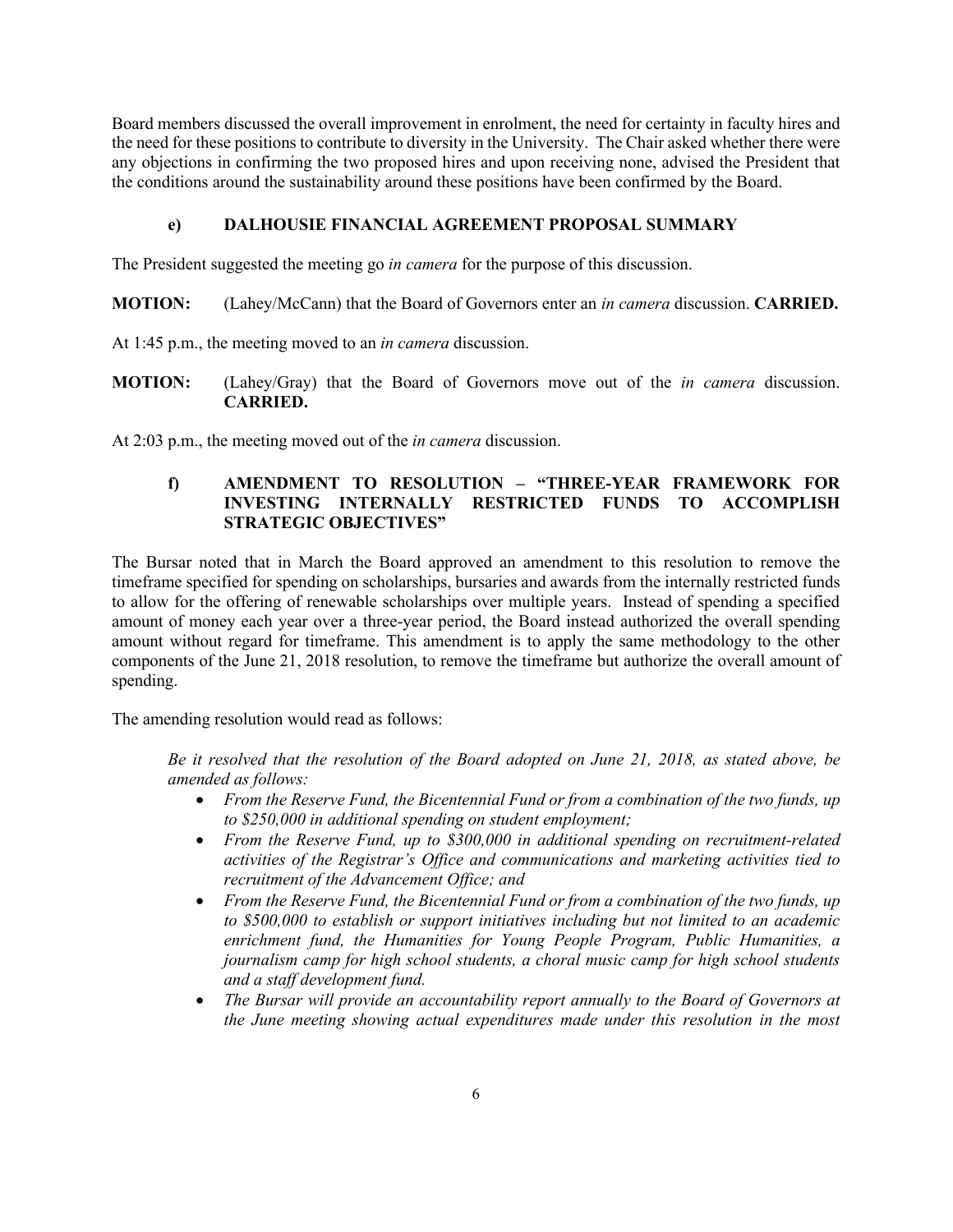*recent fiscal year as well as total spending to date under this resolution to the end of the fiscal year.* 

Discussion ensued about the use of internally restricted funds. The President noted that the Board originally approved this amount of expenditure and that the change was simply a question of timing: the removal of the limitation of when the University will spend this money will allow King's to spend this money more effectively.

### **MOTION:** (Clarkson/Thomson) that the Board hereby approves the motion. **CARRIED.**

At 2:25 p.m., the Chair called for a break.

At 2:31 p.m., the meeting resumed.

## **(2019:32) PRESIDENT'S REPORT**

The President highlighted items from his written report:

- The main thing the President wanted to convey is his excitement with regards to the coming year. He noted his desire to see progress on a multifaceted program in Public Humanities, including fellowships.
- The MOU with Dalhousie is important. One of the barriers between the universities has been confusion about the financial relationship.
- A new Equity Officer that is needed and important that and the SVPRO are additional positions that the improved financial position at King's makes possible. Having Jordan Roberts here for two months has helped him understand the difference these positions can make.
- King's is looking at a financial fund-raising program. The President indicated his confidence that the University will complete the renovations on the three Bays.
- King's will expand its reach into international recruitment by reaching out to young people from 30 countries who come to Nova Scotia to attend high school. The people who run that program are anxious to have a partner and think King's will be a great partner.
- The President noted that the Board has been telling him that more work on human resources is called for and necessary. The University as an institution cares about the people who work for the King's. It is good for King's to be successful for students and be seen to be doing things to be a good employer. It's good for employee morale. Work is being done in this area.

Board members acknowledged the good things in the President's report, including the revision to the President's mandate to reflect more diversity and inclusion. Several Board members noted concern about the accessibility of education, tuition fees, the new MOU with the Province and universities and the concerns of international students.

At 2:42 p.m., the Registrar joined the meeting by teleconference.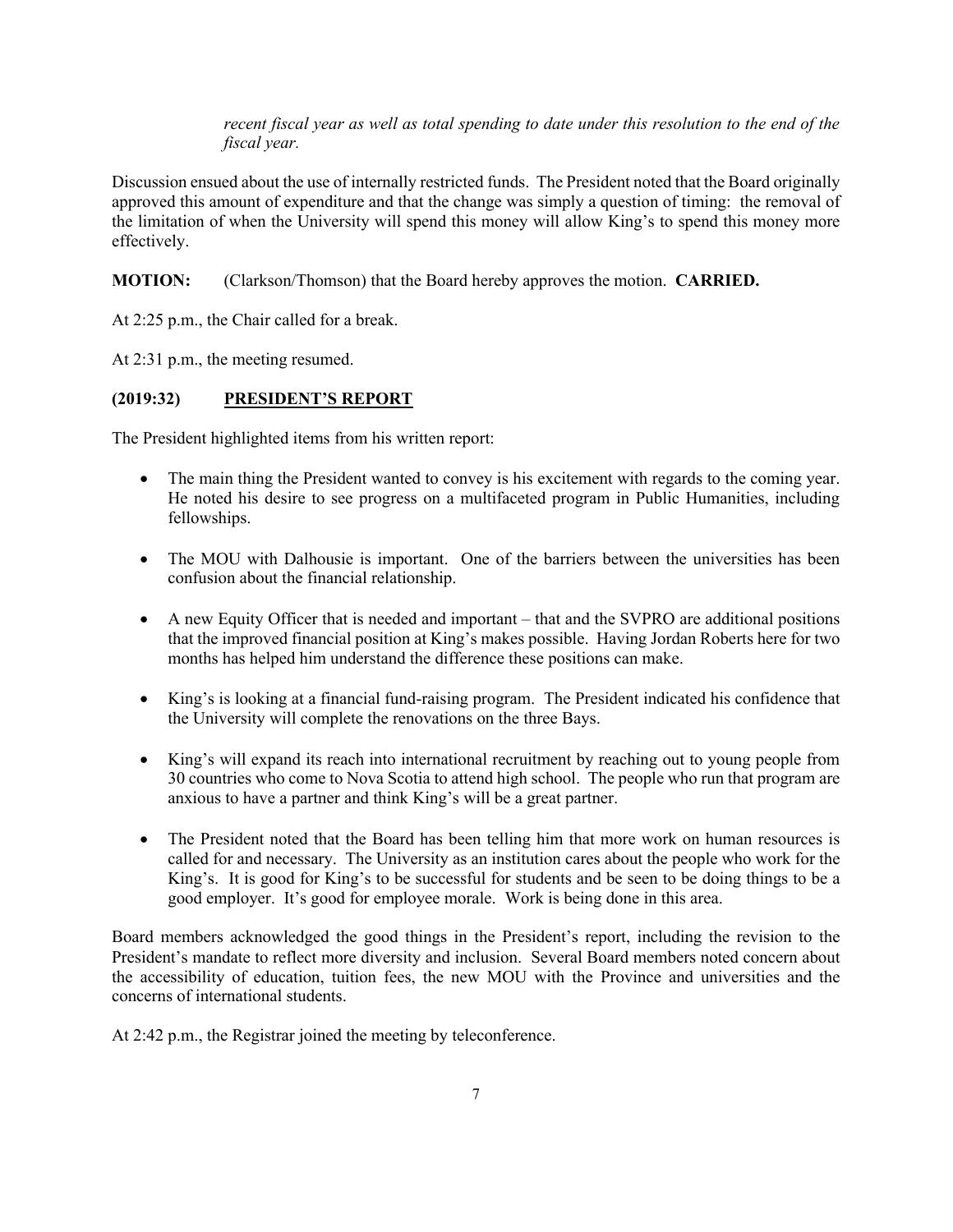The President noted that there is a \$75 million operating gap between what universities have to work with and what they need to be fully funded. CONSUP has been sharing this message with the Province. The Province puts a lot of weight on attracting students to Nova Scotia. The long-term focus is on the quality of education. The President noted that it is for this reason he would not advocate for reduction of tuition because that will exacerbate the issue around the quality of education. The President noted that what he is trying to do is minimize the increases because King's is at the top end of the market in Canada. The amount of tuition is affecting the lives of students.

### **(2019:33) KING'S STUDENTS' UNION REPORT**

The KSU President reviewed their written report:

- They had represented students on the hiring committee for the SVPRO. They are also on the Presidential Advisory Committee on Implementation of the Sexualized Violence Policy, which has met a few times since Jordan Roberts' arrival.
- The KSU participated in activities of the Canadian Federation of Students during the summer. A new Hospitality Coordinator for the Wardroom and Galley has been hired, JM Nsengiyumva.
- The KSU held a barbecue for the MFA students and arranged for the Galley and Wardroom to be open while they were on campus in August.
- The KSU President has been involved in training for new recruiters and dons.
- The theme of Orientation Week 2019 was RetrO-Week, and events included stargazing in the Ouad, a harm reduction workshop, campus tours, the Society Fair, and crafts in the yurt.
- The KSU had a Soft Introduction to Activism Tea Party to introduce students to activism.
- The KSU President attended Matriculation.
- The KSU held a Fight the Fees organizing meeting and action on the day fees were due.
- There will be federal election advance polling stations on campus where students can vote. KSU fall elections voting will be on Oct. 8-9.
- The KSU President noted that they are happy about the Equity Officer position.
- A CFS Skills Symposium last weekend had workshops for student leaders and activists.

The Dean of Students advised that she was pleased at how well Orientation Week went. She said it set a good tone for the campus and directly impacted the student experience. She said it was a pleasure working with the KSU.

Board members asked if, among the many activities that KSU does, whether any of them related to career development. The KSU President noted that KSU has limited resources and does not have activities relating to career development. Some students have made connections through the Advancement Office with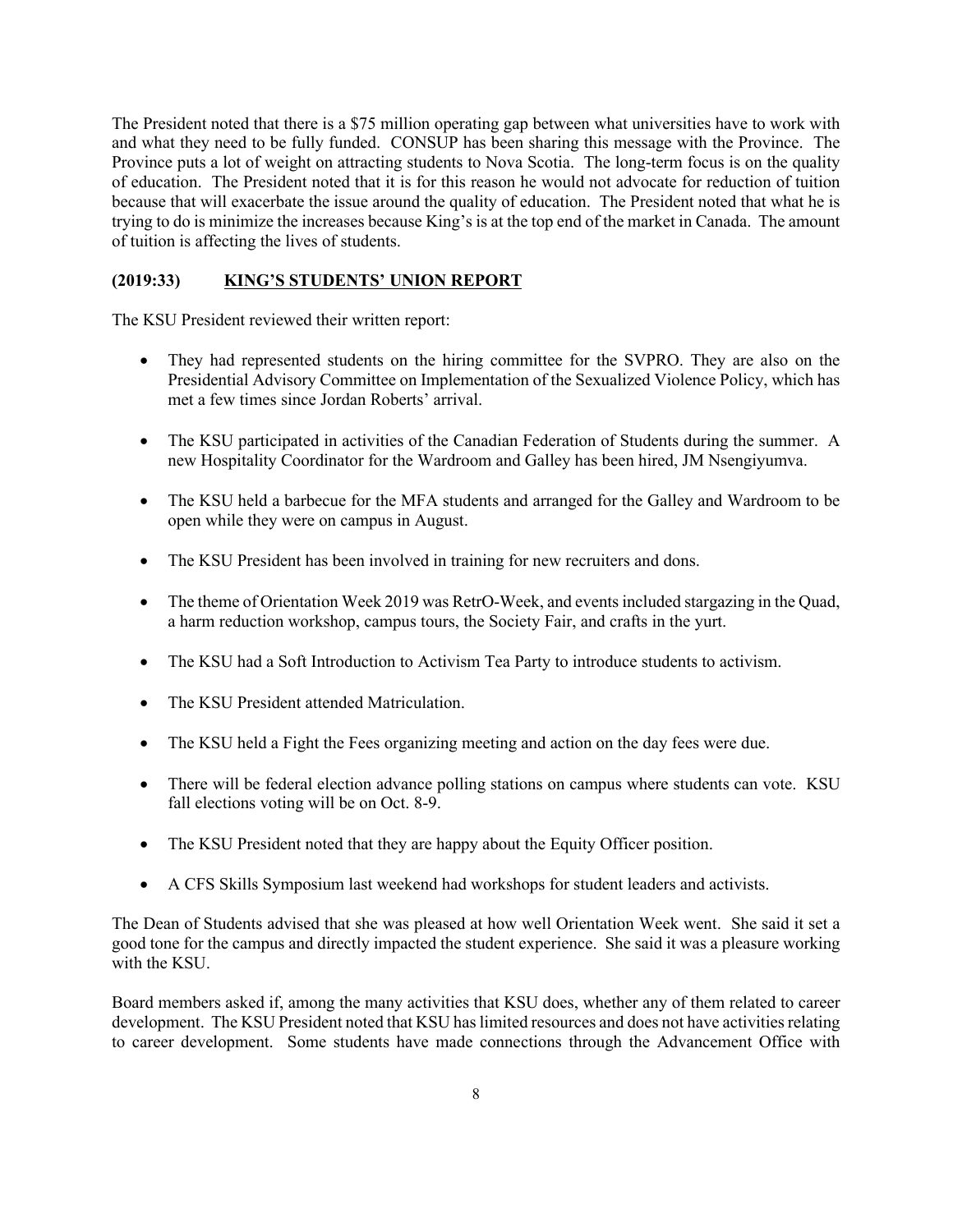alumni for career development. The Dean of Students added that Advancement also does things relating to life after King's.

The Advancement Director noted that the President has held lunches in the Lodge where students can meet with alumni to discuss various career paths and professions. She has discussed implementing some of that in Alumni planning going forward.

The President advised that the Journalism School does a lot of career guidance for students. Students attending the budget town halls said they found the jobs they had while at King's very fulfilling and helpful after graduating.

The KSU President reported that Advancement and KSU worked closely together this year around graduation.

Board members noted that a good message to spread on campus is that now is a good time to stay in Halifax. King's students are good people to hire because they are good thinkers. Every company hiring now wants people with liberal arts degrees who can also understand numbers.

#### **(2019:34) VICE-PRESIDENT'S REPORT**

The Vice-President reviewed highlights from his written report, noting that many points had been discussed earlier in the meeting. He took the opportunity to echo enthusiasm for Jordan Roberts.

With the Dean of Students, the Vice-President is co-chairing a Presidential advisory committee on the implementation of the Sexualized Violence Awareness, Prevention and Response Policy that the Board approved in December 2018.

The Vice-President is involved in the hiring process for new faculty members and the support position for his office and the Humanities for Young People program.

The Vice-President reported that he is involved in the Public Humanities program and periodic program and department reviews that are mandated by MPHEC. He will also be doing some travel on behalf of the University.

Board members asked if there was a document about the Public Humanities project. The Vice-President noted it has been a term used for a number of initiatives that have been ongoing and that the Planning and Priorities Committee would be getting a look at some of the curricular aspects of it soon.

#### **(2019:35) REGISTRAR'S REPORT**

The Registrar noted that as she was joining by phone, the Vice-President was prepared to give her report.

The Vice-President noted that the main items in the Registrar's report have to do with recruitment and enrolment on which had already been reported separately. Aside from that is an operational aspect of the Registrar's office that makes that office a really busy hub in the early weeks of term. The Registrar reports a 90% increase in advising contact this year over past years.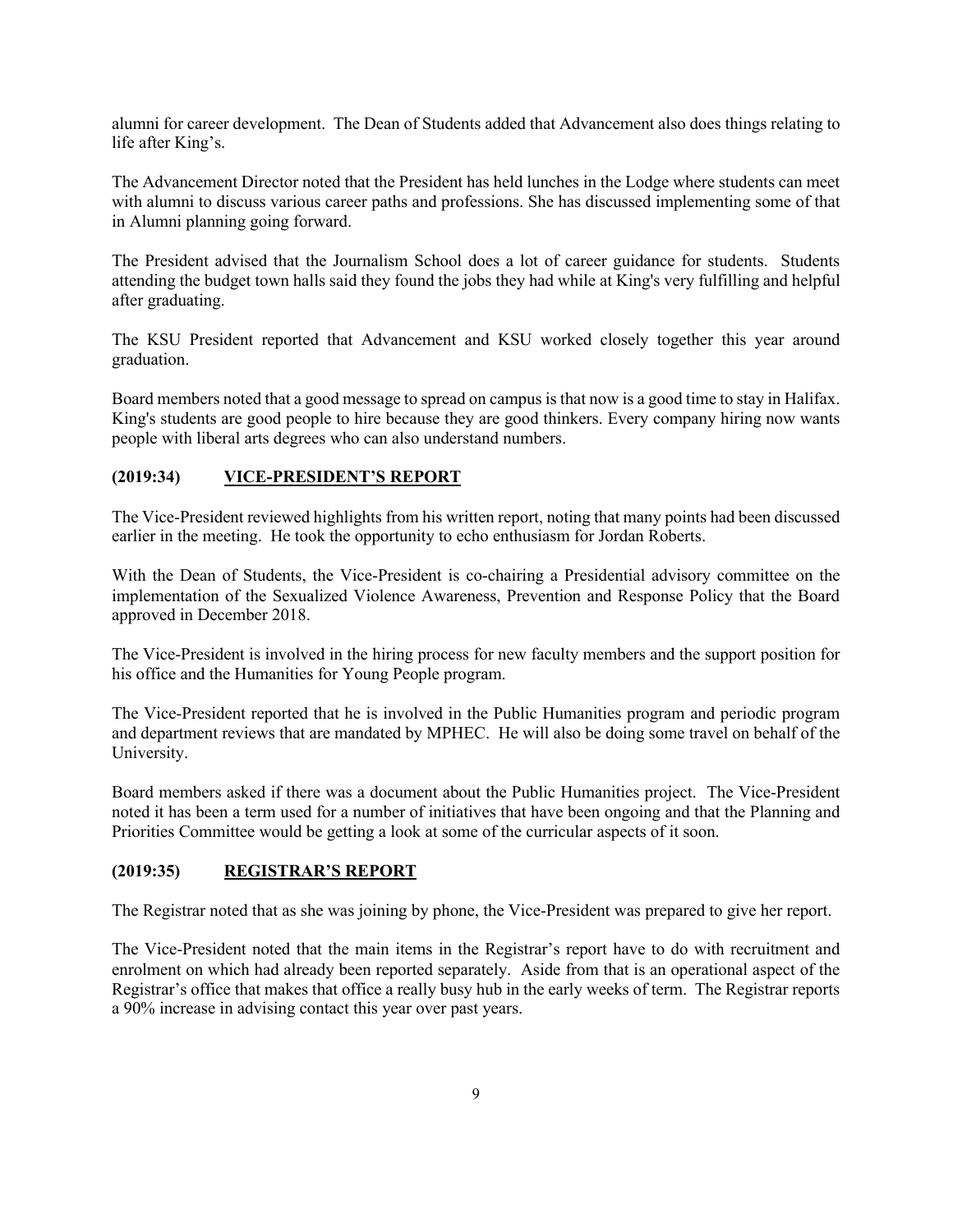The BAC (Budget Advisory Committee) sub-committee on Journalism tuition met over the summer and its recommendation will go before the full BAC at its first meeting later this month.

The Registrar's office itself underwent renovation in the summer designed to facilitate accessibility and efficiency.

Board members commented on academic advising being up 90% and asked if that was a good thing.

The Registrar advised that it was predominantly first year students. She noted that the Registrar's Office is having a lot of contact with students. The needs of students are increasing across the board.

#### **(2019:36) GOVERNANCE, HUMAN RESOURCES AND NOMINATING COMMITTEE REPORT**

The Secretary, as Chair of the Governance, Human Resources and Nominating Committee (GHRNC), started with appointments requiring Board approvals. The Secretary advised that unless there were objections, she would make a joint motion for all three appointments. No objections were noted.

At 3:12 p.m., Ms. Courage and Dr. Davies left the meeting.

**MOTION:** (Gray/Elson) that the Board approve the following appointments: Dr. Gwendolyn Davies as Vice-Chair of the Board of Governors; Ms. Rosalie Courage as Chair of the Advancement Committee; and Mr. Hugh Wright as Chair of the Campus Planning Committee. **CARRIED.**

At 3:14 p.m., Ms. Courage and Dr. Davies returned to the meeting.

The Secretary advised that notice was given at the last meeting that a motion would be made to delete Section 8(3) of the University By-Laws. The section, creating a Nominating Committee for the Board is not utilized and was meant to be removed in the past.

**MOTION:** (Gray/McCann) that the Board approve the deletion of Section 8(3) of the University By-Laws (Blue Book). **CARRIED.**

The Secretary referred to the next motion, approval of new terms of reference for the Advancement Committee as presented.

**MOTION:** (Gray/Davies) that the Board approve the new Terms of Reference for the Advancement Committee. **CARRIED.**

#### **(2019:37) PRESIDENT'S PERSONNEL RECOMMENDATIONS**

The President circulated his list of personnel recommendations.

**MOTION:** (Lahey/O'Brien) that the Board of Governors approve the above list of appointments. **CARRIED.**